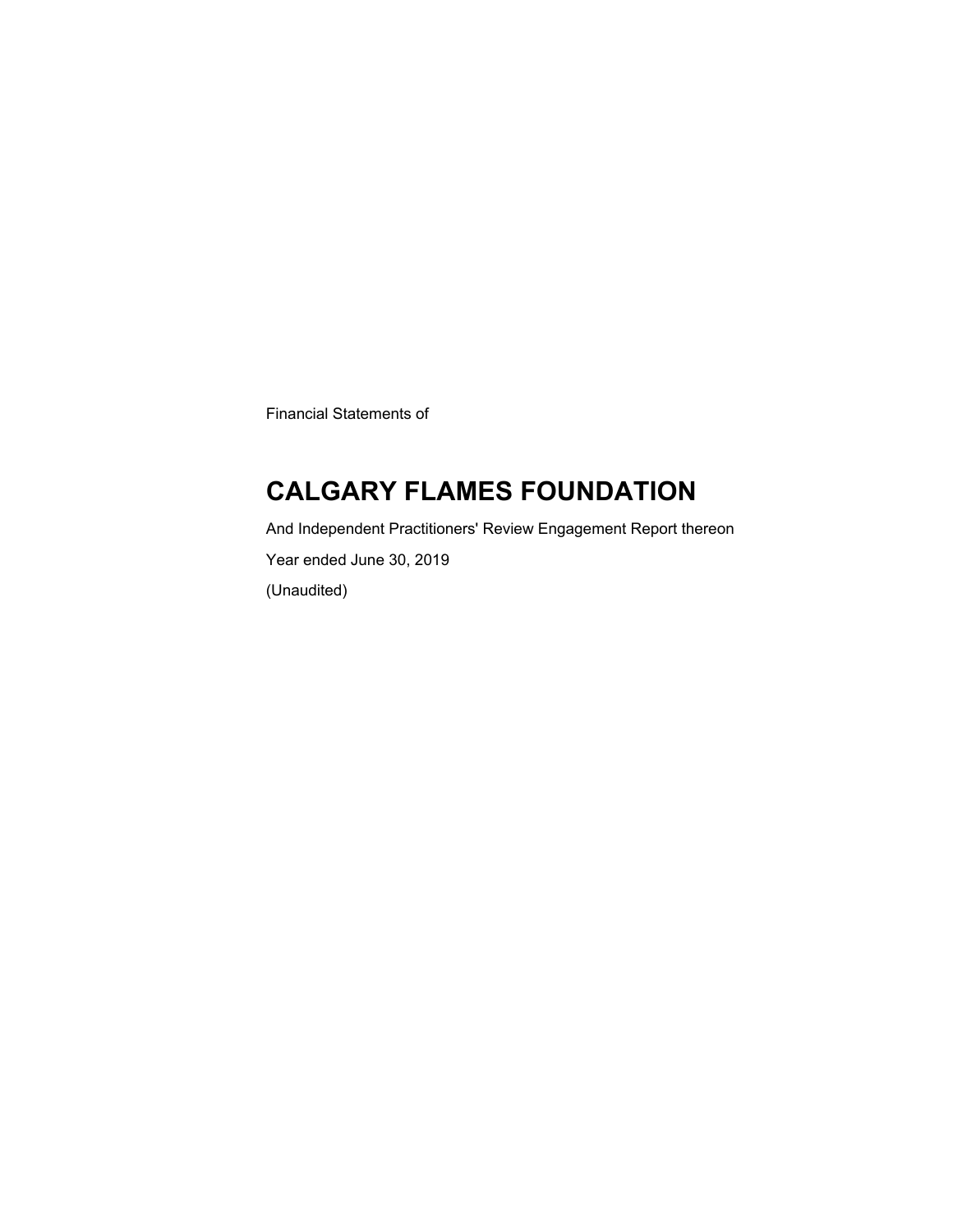

KPMG LLP 205 5th Avenue SW Suite 3100 Calgary AB T2P 4B9 Telephone (403) 691-8000 Fax (403) 691-8008 www.kpmg.ca

### **REVIEW ENGAGEMENT REPORT**

To the Directors of the Calgary Flames Foundation

We have reviewed the accompanying financial statements of the Calgary Flames Foundation (the "Foundation"), which comprise the statement of financial position as at June 30, 2019, the statements of operations and changes in net assets, and the statement of cash flows for the year then ended, and notes, comprising a summary of significant accounting policies and other explanatory information.

#### *Management's Responsibility for the Financial Statements*

Management is responsible for the preparation and fair presentation of these financial statements in accordance with Canadian accounting standards for not-for-profit organizations, and for such internal control as management determines is necessary to enable the preparation of financial statements that are free from material misstatement, whether due to fraud or error

#### *Practitioner's Responsibility*

Our responsibility is to express a conclusion on the accompanying financial standards based on our review. We conducted our review in accordance with Canadian generally accepted standards for review engagement, which require us to comply with relevant ethical requirements.

A review of financial statements in accordance with Canadian generally accepted standards for review engagements is a limited assurance engagement. The practitioner performs procedures, primarily consisting of making inquiries of management and others within the entity, as appropriate, and applying analytical procedures, and evaluates the evidence obtained.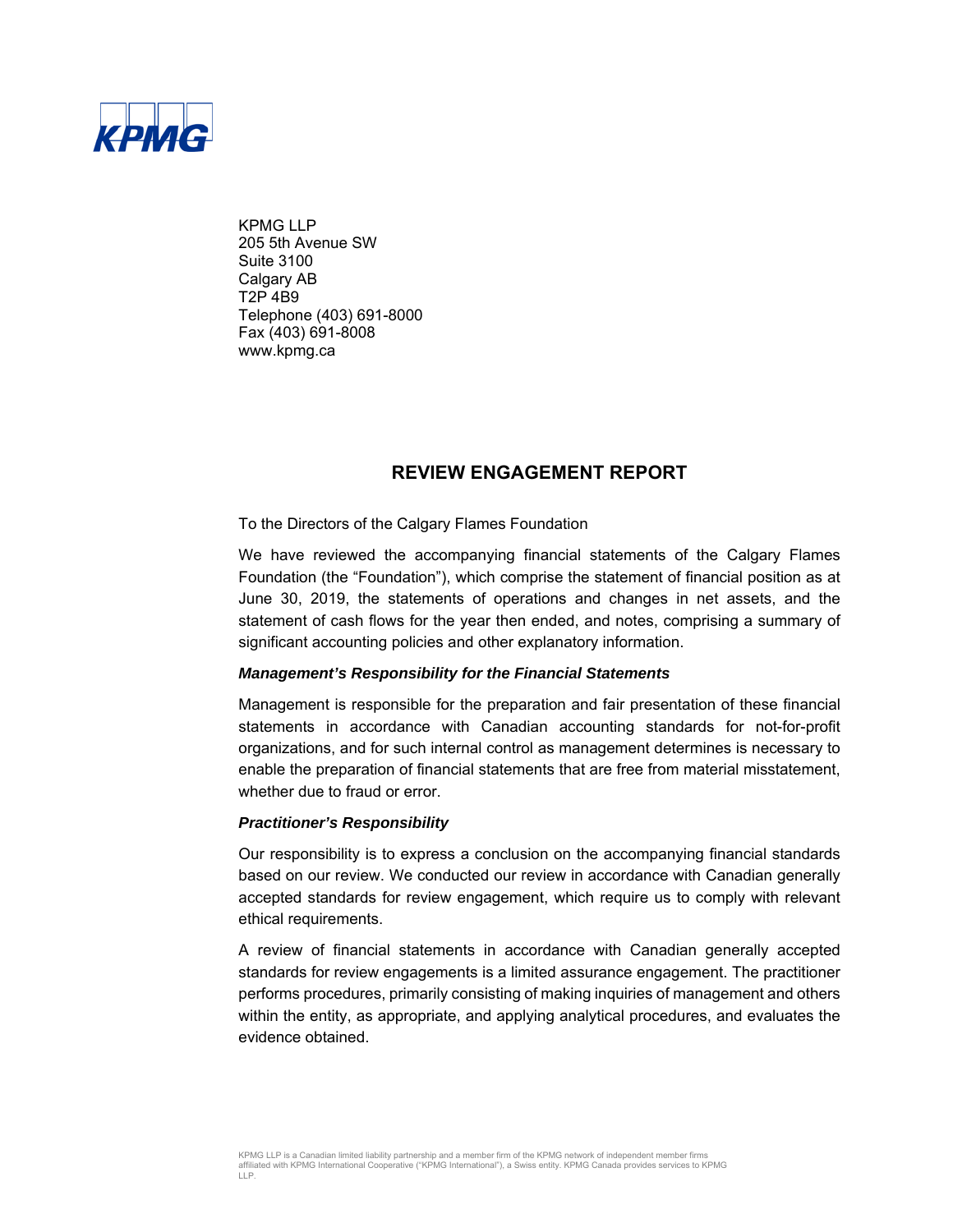

The procedures performed in a review are substantially less in extent than, and vary in nature from, those performed in audit conducted in accordance with Canadian generally accepted auditing standards. Accordingly, we do not express an audit opinion on these financial statements.

#### *Conclusion*

Based on our review, nothing has come to our attention that causes us to believe that the financial statements do not present fairly, in all material respects, the financial position of the Foundation as at June 30, 2019, and its statement of operations and its cash flows for the year then ended in accordance with Canadian accounting standards for not-for-profit organizations.

KPMG LLP

Chartered Professional Accountants

Calgary, Canada September 26, 2019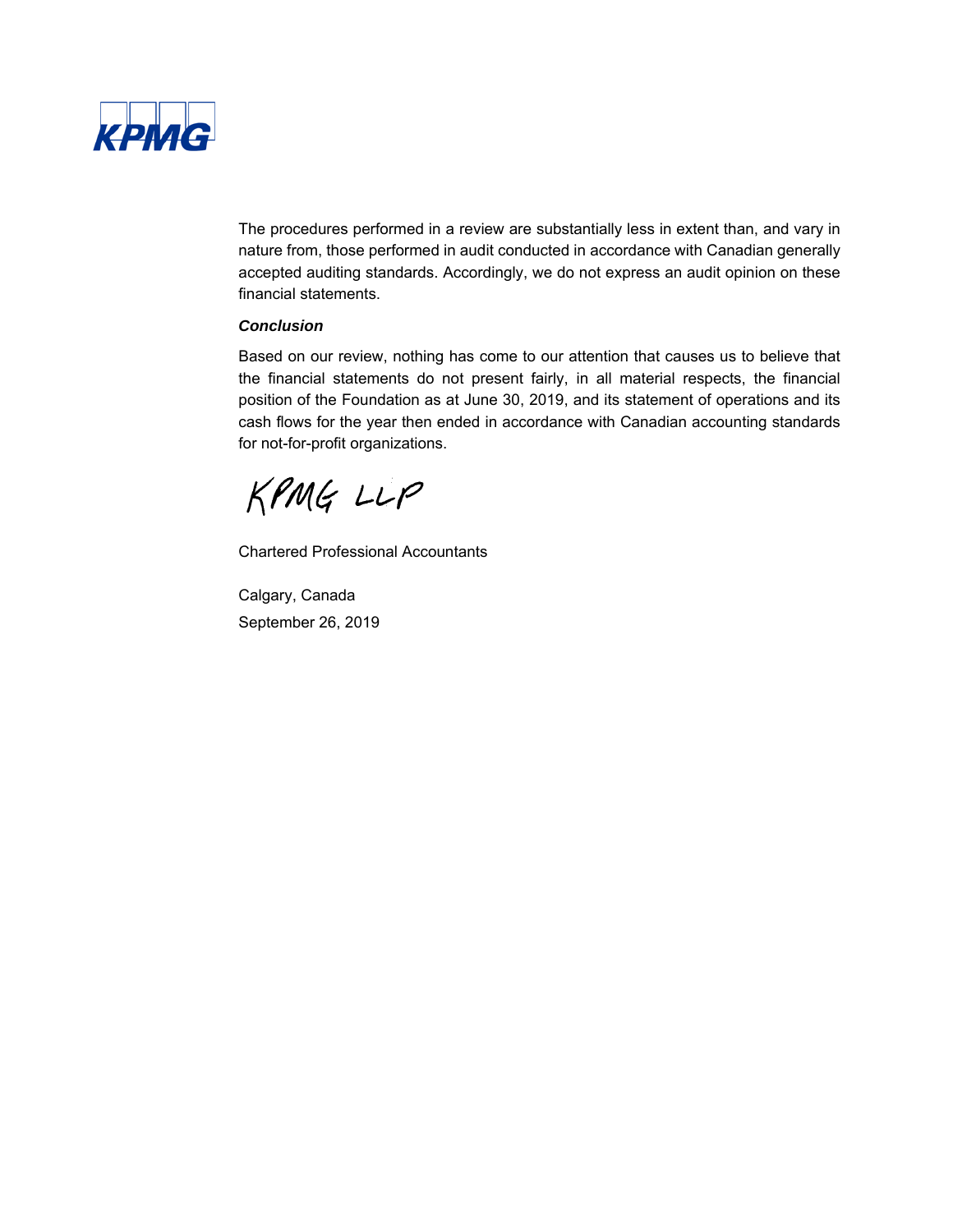Statement of Financial Position

As at June 30, 2019, with comparative information for 2018 (Unaudited)

|                                                                       | 2019             | 2018                    |
|-----------------------------------------------------------------------|------------------|-------------------------|
| <b>Assets</b>                                                         |                  |                         |
| Current assets:                                                       |                  |                         |
| Unrestricted funds (note 3)                                           | \$6,099,531      | \$6,173,952             |
| Internally restricted funds (note 3)<br>Prepaid expenses              | 865,500<br>2,000 | 984,000                 |
| Accounts receivable                                                   | 265,794          | 156,025                 |
| <b>GST</b> recoverable                                                | 5,931            | 9,656                   |
|                                                                       | 7,238,756        | 7,323,633               |
| Internally restricted funds (note 3)                                  | 1,874,500        | 1,790,000               |
| Equipment (note 4)                                                    | 40,429           | 49,983                  |
|                                                                       | \$9,153,685      | \$9,163,616             |
| <b>Liabilities and Net Assets</b>                                     |                  |                         |
| <b>Current liabilities:</b>                                           |                  |                         |
| Accounts payable and accrued liabilities (note 6)<br>Deferred revenue | \$<br>94,679     | 397,669<br>\$<br>37,500 |
|                                                                       | 94,679           | 435,169                 |
| Net assets:                                                           |                  |                         |
| Internally restricted for donation commitments (note 8)               | 2,740,000        | 2,774,000               |
| Unrestricted                                                          | 6,319,006        | 5,954,447               |
|                                                                       | 9,059,006        | 8,728,447               |
| Commitments (note 8)                                                  |                  |                         |
|                                                                       | \$9,153,685      | \$9,163,616             |
|                                                                       |                  |                         |

Approved by the board:

Director 1 Rean Director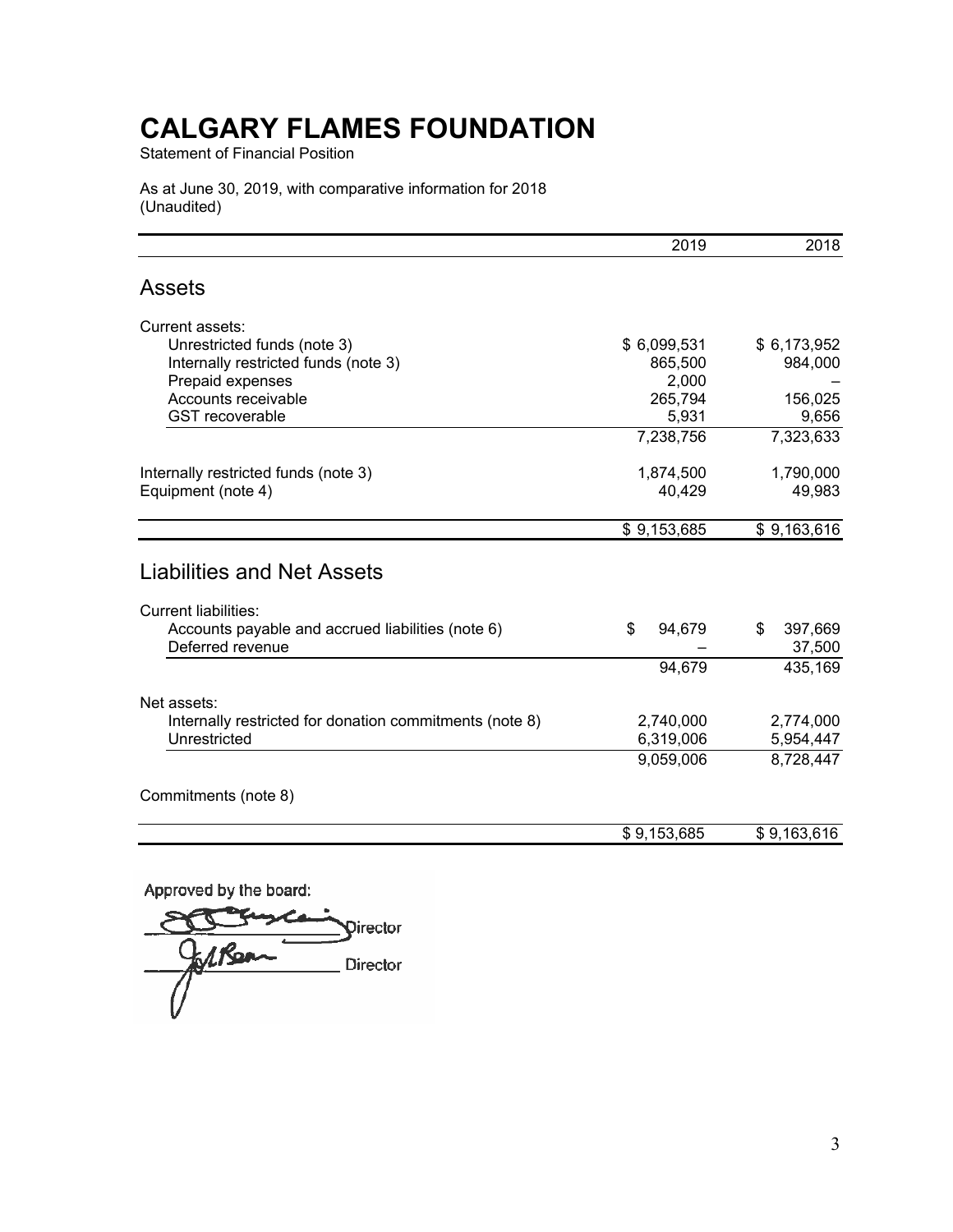Statement of Operations

Year ended June 30, 2019, with comparative information for 2018 (Unaudited)

|                                                      | 2019          | 2018          |
|------------------------------------------------------|---------------|---------------|
| Revenue:                                             |               |               |
| 50/50 raffles                                        | \$2,901,611   | \$2,577,292   |
| <b>Fundraising events</b>                            | 844,681       | 1,071,658     |
| Other revenue                                        | 283,626       | 47,864        |
| Donations                                            | 195,870       | 481,695       |
| Interest                                             | 164,936       | 95,238        |
| Sponsorships                                         | 83,000        | 100,364       |
|                                                      | 4,473,724     | 4,374,111     |
| General and administrative expenses:                 |               |               |
| Personnel                                            | 159,570       | 155,831       |
| Community and promotion                              | 61,245        | 57,842        |
| <b>Professional fees</b>                             | 33,297        | 36,567        |
| Advertising                                          | 26,906        | 26,194        |
| Office and general                                   | 24,215        | 25,556        |
| Other                                                | 8,595         | 5,586         |
| <b>Bank charges</b>                                  | 4,183         | 5,615         |
|                                                      | 318,011       | 313,191       |
| Excess of revenue over expenses before disbursements |               |               |
| and amortization                                     | 4, 155, 713   | 4,060,920     |
| Charitable disbursements and programs                | 3,815,600     | 3,089,910     |
| Excess of revenue over expenses before amortization  | 340,113       | 971,010       |
| Amortization                                         | 9,554         | 10,312        |
| Excess of revenue over expenses                      | \$<br>330,559 | \$<br>960,698 |

See accompanying notes to financial statements.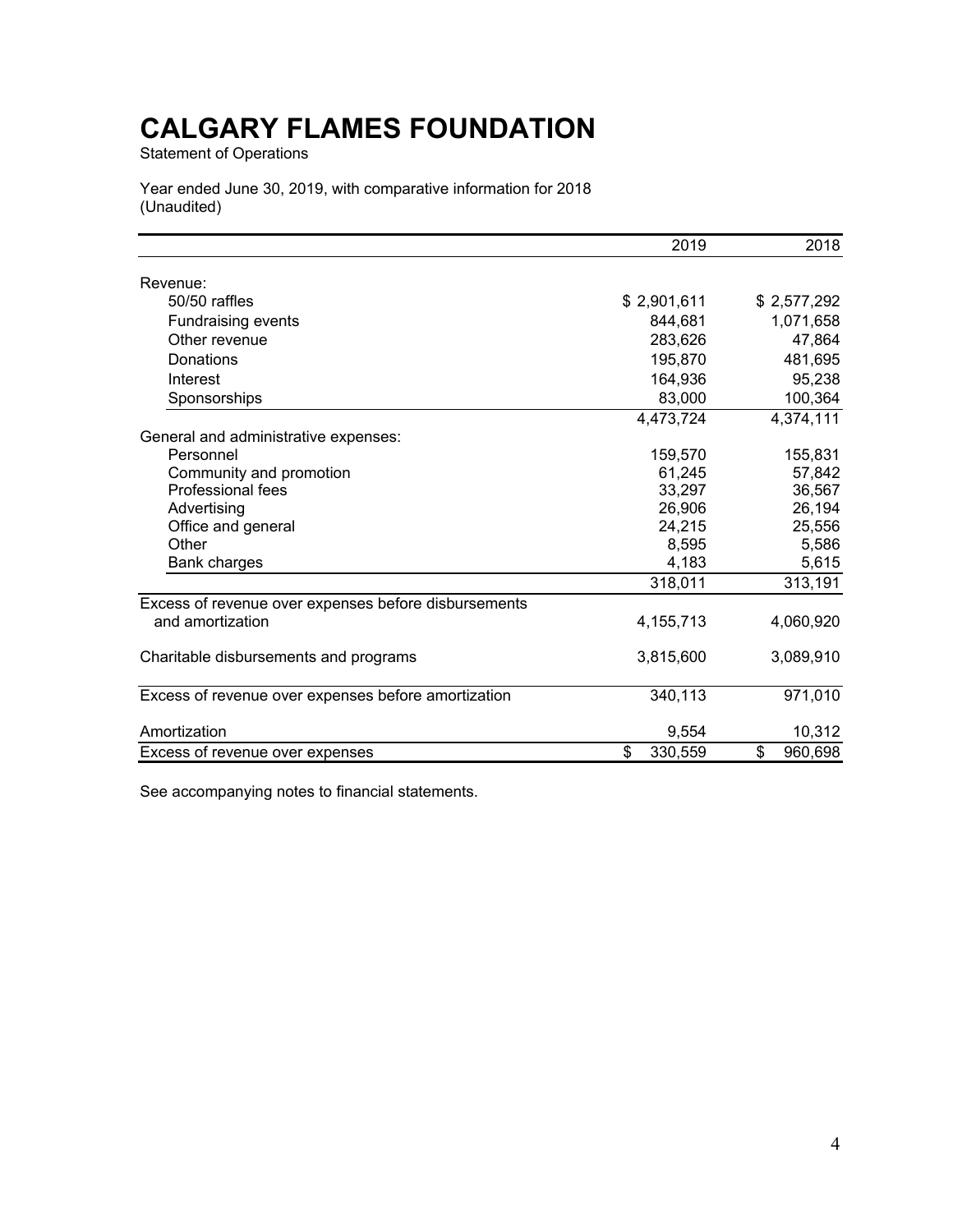Statement of Changes in Net Assets

Year ended June 30, 2019, with comparative information for 2018 (Unaudited)

|                                   | Internally  |              | 2019        | 2018        |
|-----------------------------------|-------------|--------------|-------------|-------------|
|                                   | restricted  | Unrestricted | Total       | Total       |
|                                   |             |              |             |             |
| Balance, beginning of year        | \$2,774,000 | \$5,954,447  | \$8,728,447 | \$7,767,749 |
|                                   |             |              |             |             |
| Excess of revenues over expenses  | (984,000)   | 1,314,559    | 330,559     | 960,698     |
| Transfer to internally restricted | 950,000     | (950,000)    |             |             |
|                                   |             |              |             |             |
| Balance, end of year              | \$2,740,000 | \$6,319,006  | \$9,059,006 | \$8,728,447 |

See accompanying notes to financial statements.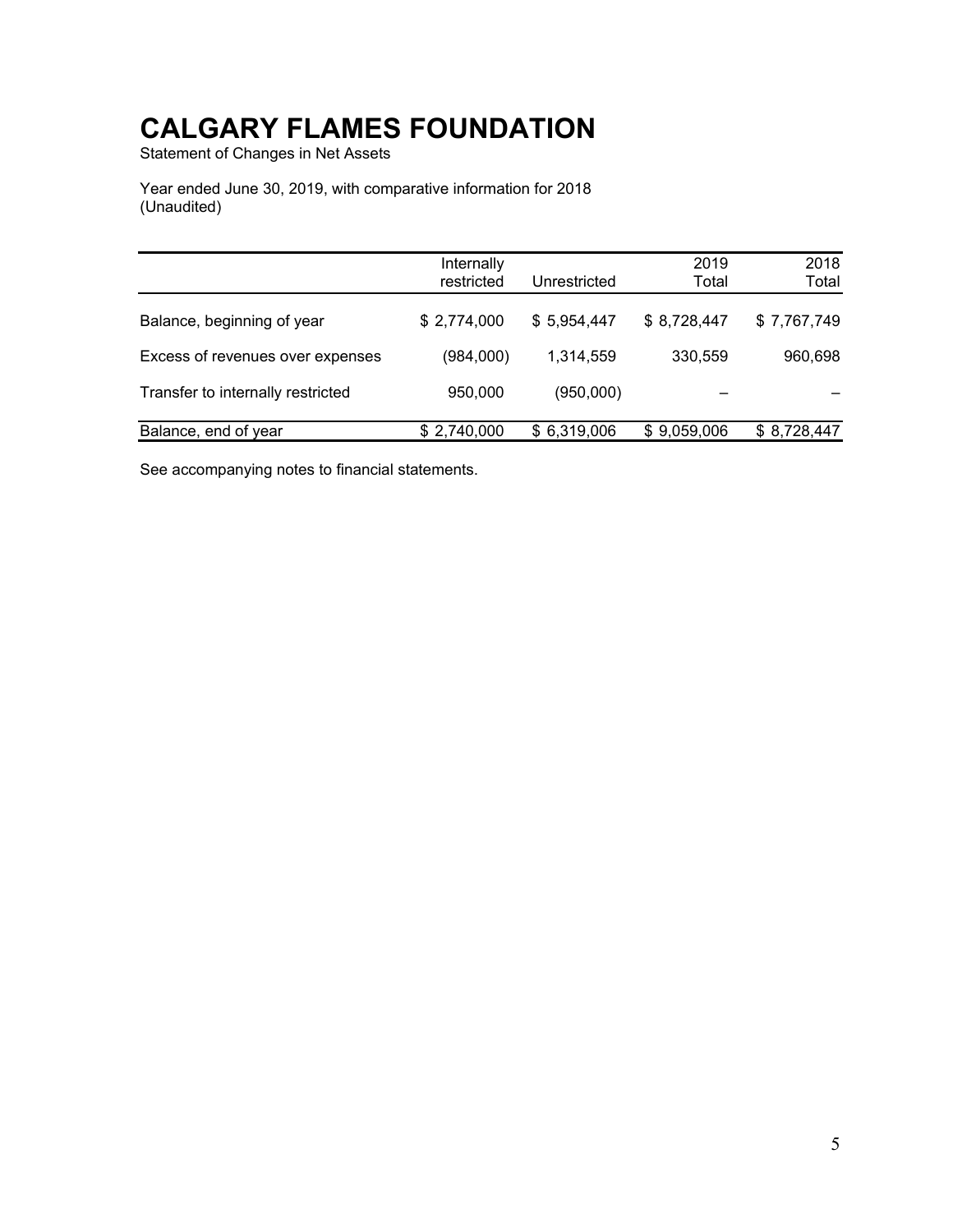Statement of Cash Flows

Year ended June 30, 2019, with comparative information for 2018 (Unaudited)

|                                                             | 2019          | 2018          |
|-------------------------------------------------------------|---------------|---------------|
| Unrestricted funds, provided by (used in):                  |               |               |
| Operating:                                                  |               |               |
| Excess of revenue over expenses                             | \$<br>330,559 | \$<br>960,698 |
| Add item not involving cash:                                |               |               |
| Amortization                                                | 9,554         | 10,312        |
|                                                             | 340,113       | 971,010       |
| Change in non-cash operating working capital:               |               |               |
| Decrease in deferred revenue                                | (37,500)      | (4,000)       |
| Change in other non-cash operating working capital (note 5) | (411,034)     | 178,655       |
|                                                             | (108,421)     | 1,145,665     |
| Investing:                                                  |               |               |
| Net transfer in from (out to) internally restricted funds   | 34,000        | (1,974,000)   |
|                                                             | 34,000        | (1,974,000)   |
| Decrease in unrestricted funds                              | (74, 421)     | (828, 335)    |
| Unrestricted funds, beginning of year (note 3)              | 6,173,952     | 7,002,287     |
| Unrestricted funds, end of year (note 3)                    | \$6,099,531   | \$6,173,952   |

See accompanying notes to financial statements.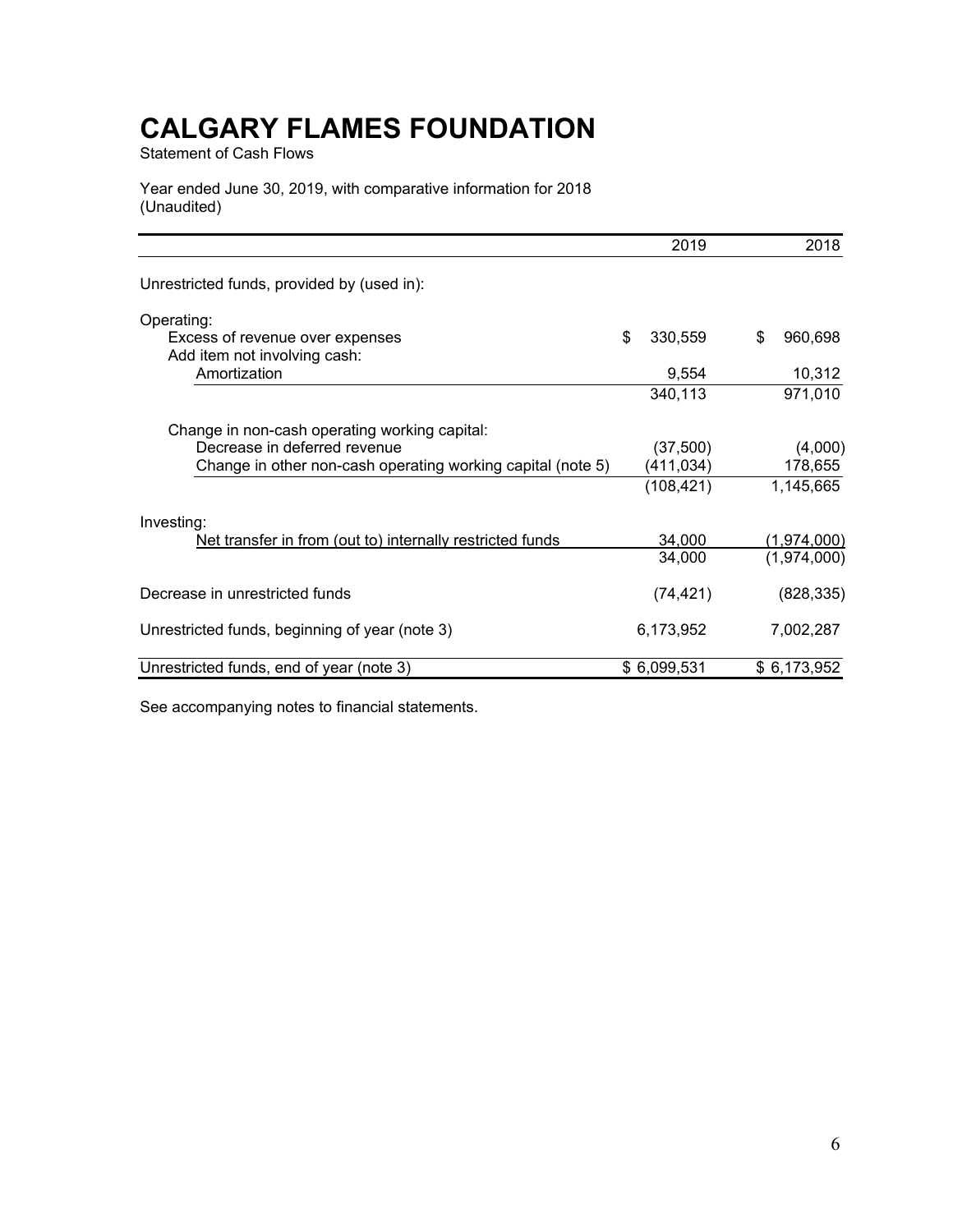Notes to Financial Statements

Year ended June 30, 2019, with comparative information for 2018 (Unaudited)

#### **1. Nature of operations:**

The Calgary Flames Foundation (the "Foundation") is a registered non-profit organization. The Foundation is incorporated under the Companies Act of Alberta as a not-for-profit organization. The Foundation is committed to supporting education, health and medical research, and amateur and grassroots sports in Calgary and raises funds throughout the year for these key areas. Fundraising initiatives include contests and special events such as celebrity poker and golf tournaments. The Foundation carries out 50/50 raffles at each Flames, Roughnecks, and Stampeders home game which are regulated by the Alberta Gaming and Liquor Commission ("AGLC").

As a registered non-profit organization under Section 149(1)(f) of the Income Tax Act, the Foundation is exempt from income taxes; therefore, no provision for income taxes is recorded in the financial statements.

#### **2. Significant accounting policies:**

(a) Cash:

Cash includes the amounts held in current accounts maintained by the Foundation as well as interest-bearing deposits. Certain cash, segregated in separate accounts, is required to be used for AGLC approved disbursements only.

(b) Equipment:

Equipment is recorded at cost less accumulated amortization and is amortized over its useful life as follows:

| Asset                          | Method            | Rate       |  |  |
|--------------------------------|-------------------|------------|--|--|
| <b>Furniture and fixtures</b>  | Straight-line     | 3 vears    |  |  |
| Computer hardware and software | Declining balance | <b>20%</b> |  |  |

(c) Revenue recognition:

Unrestricted contributions are recognized as revenue in the year received or receivable if the amount to be received can be reasonably estimated and collection is reasonably assured. Deposits for events that have not occurred are deferred and recognized at the time of the event.

Revenues and related expenses generated from certain programs are reported as net amounts within the financial statements.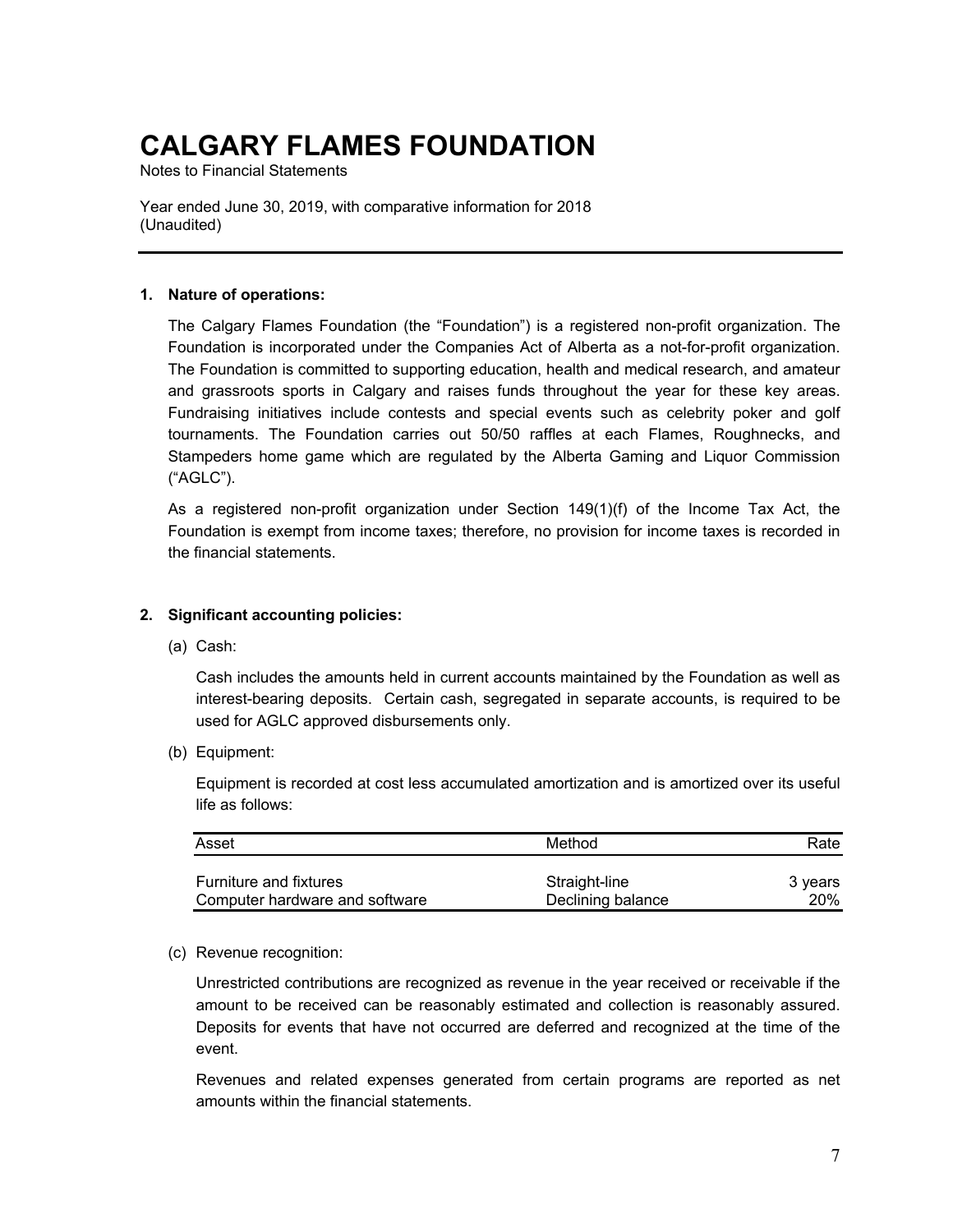Notes to Financial Statements

Year ended June 30, 2019, with comparative information for 2018 (Unaudited)

#### **2. Significant accounting policies (continued):**

(d) Contributed materials and services:

Volunteers contribute their labour each year to assist the Foundation in delivering its services. Due to the difficulty in determining fair value, contributed services are not recognized in the financial statements.

(e) Financial instruments:

Financial instruments are recorded at fair value on initial recognition. Equity instruments that are quoted in an active market are subsequently measured at fair value. All other financial instruments are subsequently recorded at cost, unless management has elected to carry the instruments at fair value. The Foundation has not elected to carry any such financial instruments at fair value.

Transaction costs incurred on the acquisition of financial instruments measured subsequently at fair value are expensed as incurred. All other financial instruments are adjusted by transaction costs incurred on acquisition and financing costs, which are amortized using the straight-line method.

Financial assets are assessed for impairment on an annual basis at the end of the fiscal year if there are indicators of impairment. If there is an indicator of impairment, the Foundation determines if there is a significant adverse change in the expected amount of timing of future cash flows from the financial asset. If there is a significant adverse change in the expected cash flows, the carrying value of the financial asset is reduced to the highest of the present value of the expected cash flows, the amount that could be realized from selling the financial asset or the amount the Foundation expects to realize by exercising its right to any collateral. If events and circumstances reverse in a future period, an impairment loss will be reversed to the extent of the improvement, not exceeding the initial carrying value.

(f) Use of estimates:

The preparation of financial statements of the Foundation are in conformity with Canadian accounting standards for not-for-profit organizations which requires management to make estimates and assumptions that affect the reported amount of assets and liabilities at the date of the financial statements and the reported amount of revenues and expenditures during the reporting period. Specific items subject to estimation include amortization and potential impairment of equipment, the provision for uncollectable receivables and accrued liabilities.

These estimates are subject to measurement uncertainty and the effects of changes in these estimates in future periods could be significant.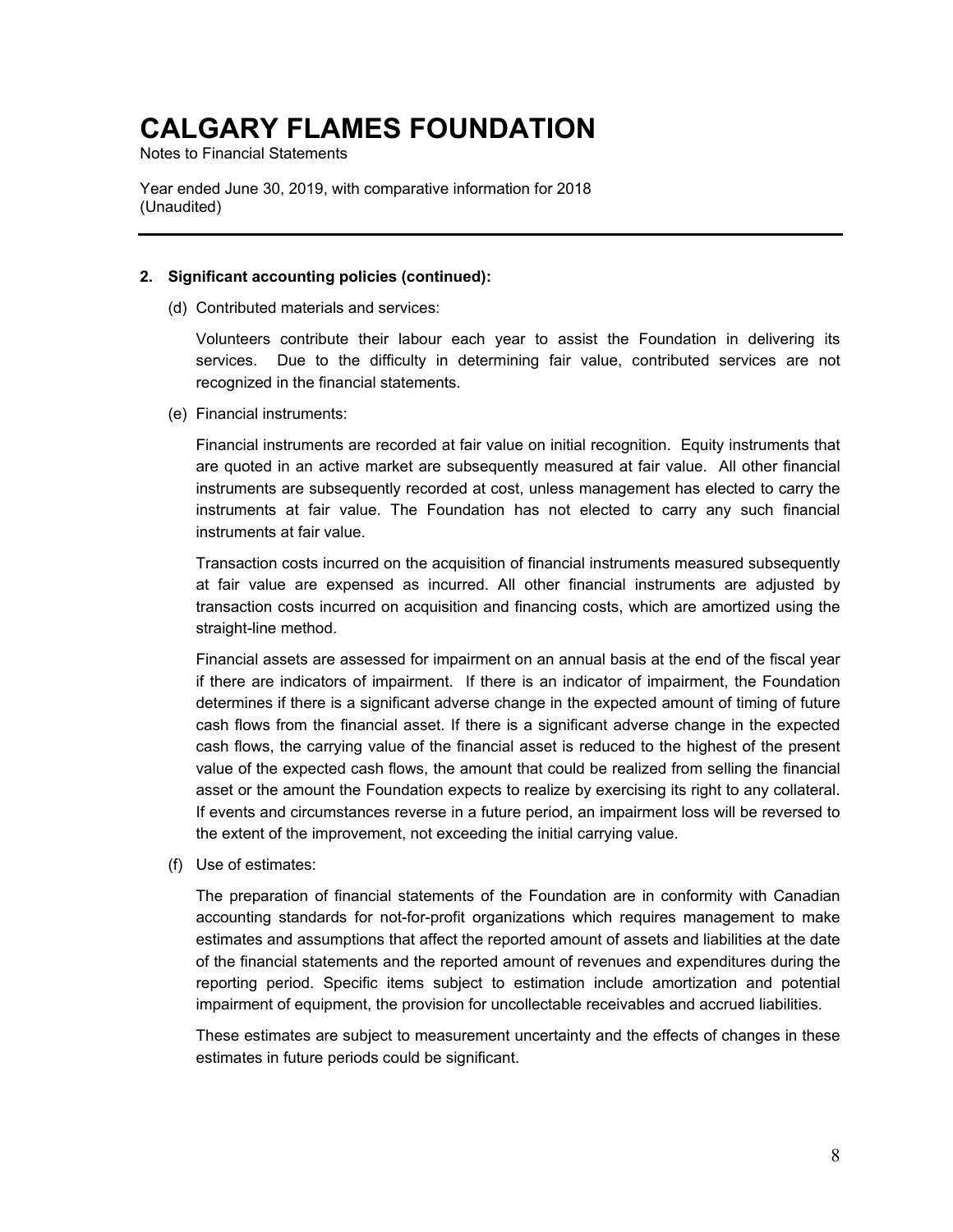Notes to Financial Statements

Year ended June 30, 2019, with comparative information for 2018 (Unaudited)

#### **3. Internally restricted funds and unrestricted funds:**

(a) Funds are comprised of cash deposits in a major Canadian bank and redeemable guaranteed investment certificates ("GICs") that may be internally restricted by virtue of donation commitments made by the Foundation.

|                                                            | 2019        | 2018        |
|------------------------------------------------------------|-------------|-------------|
|                                                            |             |             |
| Cash                                                       | \$2,339,531 | \$3,047,952 |
| Guaranteed investment certifcates                          | 6,500,000   | 5,900,000   |
| Total funds – restricted and unrestricted                  | 8,839,531   | 8,947,952   |
| Internally restricted funds - current (note 8)             | 865,500     | 984,000     |
| Internally restricted funds (note 8)                       | 1,874,500   | 1,790,000   |
|                                                            |             |             |
| Unrestricted funds available for other charitable purposes | \$6,099,531 | \$6,173,952 |

(b) GICs are held with a major Canadian bank. Below are the details of GICs held at June 30, 2019:

| <b>Maturity Date</b> | Interest Rate | Amount      |
|----------------------|---------------|-------------|
| January 21, 2020     | 2.45%         | \$2,000,000 |
| July 18, 2020        | 2.60%         | 2,000,000   |
| January 18, 2021     | 2.70%         | 2,500,000   |
|                      |               | \$6,500,000 |

#### **4. Equipment:**

| 2019                                                     |    | Cost              | Accumulated<br>amortization |    | Net Book<br>Value |  |
|----------------------------------------------------------|----|-------------------|-----------------------------|----|-------------------|--|
| Computer hardware and software<br>Furniture and fixtures | \$ | 236,929<br>19,280 | 196,500<br>\$<br>19,280     | \$ | 40,429            |  |
|                                                          | \$ | 256,209           | 215,780<br>S                | S  | 40,429            |  |
|                                                          |    |                   | Accumulated                 |    | Net Book          |  |
| 2018                                                     |    | Cost              | amortization                |    | Value             |  |

| Computer hardware and software | 236.929 | 187.236 | 49.693 |
|--------------------------------|---------|---------|--------|
| Furniture and fixtures         | 19.280  | 18.990  | 290    |
|                                | 256.209 | 206.226 | 49.983 |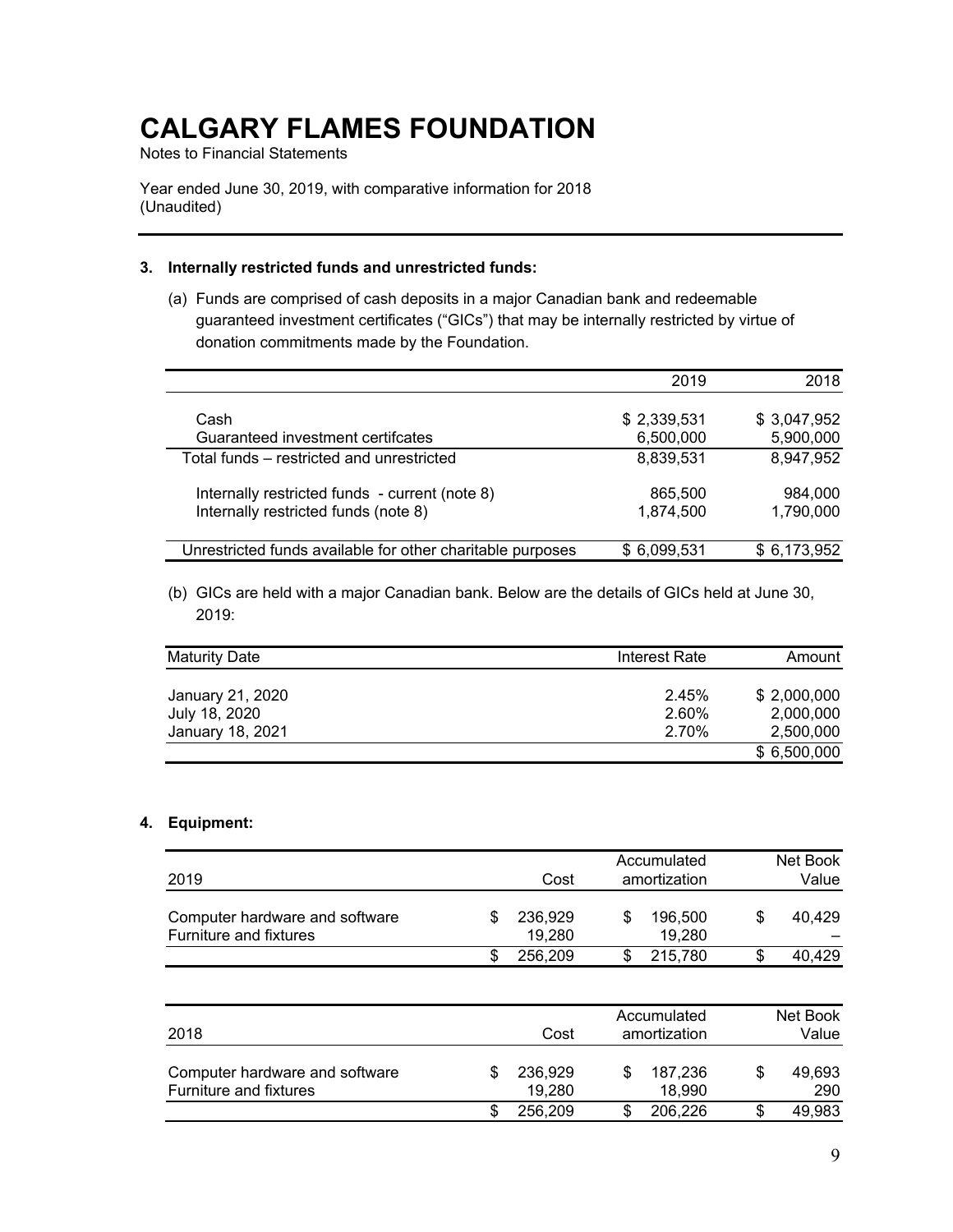Notes to Financial Statements

Year ended June 30, 2019, with comparative information for 2018 (Unaudited)

#### **5. Changes in non-cash working capital:**

|                                                                                                               |   | 2019                                        | 2018                                 |
|---------------------------------------------------------------------------------------------------------------|---|---------------------------------------------|--------------------------------------|
| Changes in non-cash working capital:                                                                          |   |                                             |                                      |
| Accounts receivable<br><b>GST</b> recoverable<br>Prepaid expenses<br>Accounts payable and accrued liabilities | S | (109, 769)<br>3,725<br>(2,000)<br>(302,990) | \$<br>(34, 795)<br>13,052<br>200,398 |
|                                                                                                               | S | (411,034)                                   | 178,655                              |

#### **6. Related party transactions:**

The Calgary Flames Limited Partnership ("CFLP") exercises significant influence over the Foundation by virtue of the Board members consisting, in part, of CFLP employees and owners. Related party transactions during the year not separately disclosed in the financial statements include reimbursements and purchases of goods and services from CFLP for fundraising events and raffles in the amount of \$361,446 (2018 – \$404,299) as well as payroll expense reimbursements in the amount of \$159,570 (2018 – \$155,831). Accounts payable includes amounts due to CFLP in the amount of \$32,445 (2018 – \$14,835). CFLP provides office space, equipment and support services at no charge to the Foundation including event planning, event ticketing, marketing and creative services, accounting, regulatory compliance, information technology and communications.

#### **7. Financial instruments and risk:**

The Foundation has assessed the principal risks assumed with financial instruments. The risks that arise from transacting financial instruments include interest rate risk, liquidity risk, and market (other price) risk. Price risk arises from changes in interest rates, foreign currency exchange rates and market prices.

(a) Interest rate risk:

Interest rate risk arises on cash. The Foundation is exposed to interest rate risk due to fluctuations in bank's interest rates.

(b) Credit risk:

Accounts receivable are subject to minimal liquidity risk as the majority of receivables relate to GST refunds or amounts that have been collected subsequent to year end.